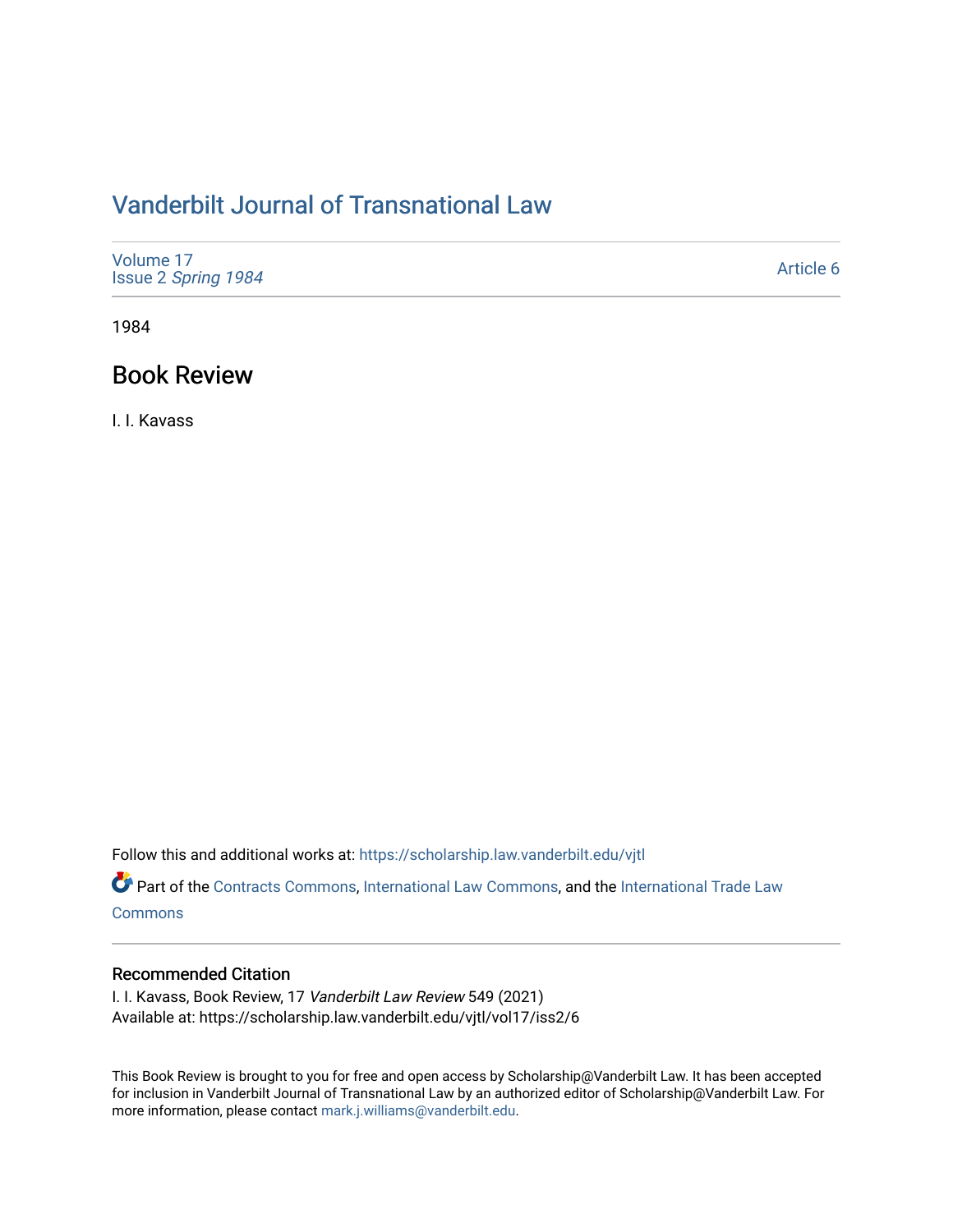# **BOOK REVIEW**

UNIFORM LAW FOR INTERNATIONAL **SALES UNDER** THE **1980 UNITED NATIONS CONVENTION. By** John **0.** Honnold. Deventer, The Netherlands: Kluwer Law and Taxation Publishers, **1982. Pp. 586. \$70;** \$40 paper.

#### *Reviewed by LL Kavass\**

The legal aspects of international contracts for the sale of goods are intrinsically complex.1 First, the negotiation and performance of international contracts must frequently be conducted at a distance and with the assistance of many intermediaries. The rights and obligations of parties to an international sale are usually more manifold than those of a purely domestic sales transaction,<sup>2</sup> and the effect and scope of these international rights and obligations must be determined **by** sophisticated mercantile rules which are not present in all legal systems. Second, because an international sales transaction extends beyond the boundaries of one country, it is invariably affected **by** several legal systems which contain disparate rules for the determination of the rights and obligations of the parties. When the rules of the respective legal systems are mutually inconsistent, uncertainty and confusion is created that reaches beyond the particular sales transaction and affects the general harmony of international trade.' Third, this

**<sup>\*</sup>** Professor of Law, Director of the Alyne Queener Massey Law Library and Legal Information Center, Vanderbilt University School of Law. LL.B. **1956,** University of Melbourne.

**<sup>1.</sup>** Berman, *The Law of International Commercial Transactions (Lex Mercatoria),* in **A** LAWYER'S **GUIDE** TO INTERNATIONAL BusNEss **TRANSACTIONS,** pt. **III,** fol. **3,** at **9-55** (W. Surrey **& D.** Wallace, Jr. eds., **2d** ed. **1983).**

<sup>2.</sup> *See* 2 W. **STRENG** & **J. SALACUSE, INTERNATIONAL** BusiNEss **PLANNING:** LAW **AND** TAXATION § **7.01 (1982).** Chapter **7** of this multi-volume practitioner work discusses international commercial law and the intricacies of international sales contracts.

**<sup>3.</sup>** On the diversity of customs and the need for uniformity of law in international trade, see Honnold, *The Influence of the Law of International Trade on*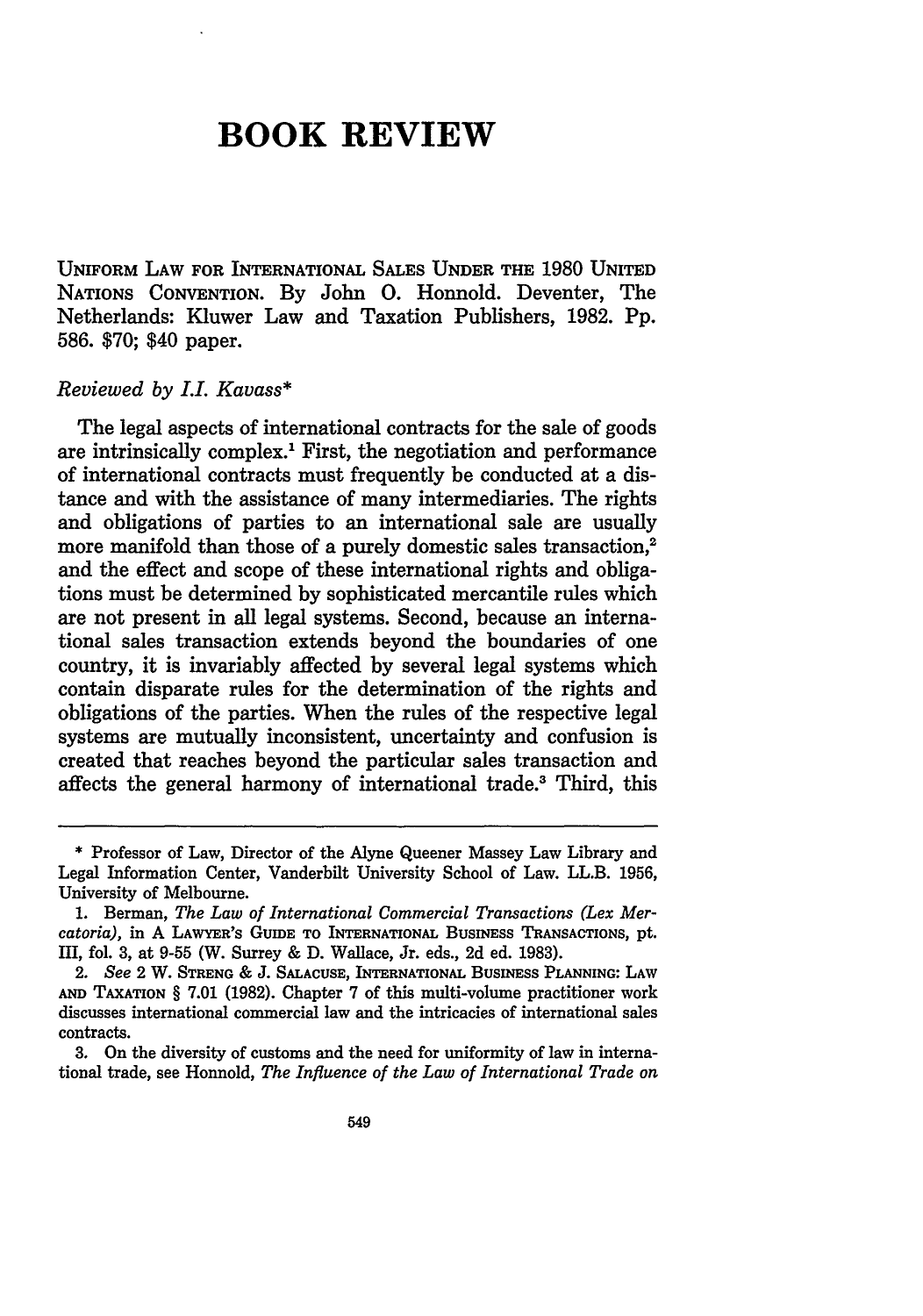uncertainty and confusion may be further exacerbated when private international law is applied to an international sales transaction, as the various components of a transaction may each be subject to the regulation of different legal systems. Last, the effect of private international law on the same issue also may differ from one country to another, adding havoc to confusion.4 This complex situation mandates a set of international rules that would uniformly determine the rights and obligations of the parties to an international sales transaction.

After several unsuccessful attempts, the first step toward the creation of an international set of rules recently occurred. On April 11, 1980, a diplomatic conference of sixty-two states,<sup>5</sup> con-

*4. See* Gruson, *Governing-Law Clauses in International and Interstate Loan Agreements-New York's Approach,* **1982 U. ILL.** L. **REV. 207, 207.** For general treatments of choice of law problems in international agreements, see **3 A. EHRENZWEIG** & **E. JAYME, PRIVATE INTERNATIONAL LAW (1977); 1** W. WENGLER, **INTERNATIONALES** PRIVATRECHT § **19(g) (1981).** *See also* Dore, *Choice of Law Under the International Sales Convention: A U.S. Perspective, 77 Am. J. INT'L* L. 521 **(1983).**

**5.** The conference took place in Vienna. In addition to representatives from sixty-two states, the conference was attended **by** delegates of eight international organizations: the World Bank, the Bank for International Settlement, the Central Office for International Railway Transport, the Council of Europe, the European Economic Community, the Hague Conference on Private International Law, the International Institute for the Unification of Private Law (UNIDROIT), and the International Chamber of Commerce (ICC). **A** recent article suggests that private business enterprises have not been allowed to participate in the drafting of those international conventions which affect their interests. *See* Charney, *Transnational Corporations and Developing Public International Law,* **1983** DuKE L.J. **748,** at **749-56.** This suggestion, however, is not quite correct. Private enterprises were represented at the Vienna Conference and at the earlier meetings of the United Nations Commission on International Trade Law (UNCITRAL) **by** international organizations such as the ICC. For a discussion of the conference and the negotiations preceding it, see **J. HONNOLD,** UNIFORM LAW FOR INTERNATIONAL SALES **UNDER THE 1980** UNITED NATIONS **CON-**VENTION **54-56 (1982);** Farnsworth, *The Vienna Convention: An International* Law for the Sale of Goods, in PRIVATE INVESTORS ABROAD-PROBLEMS AND SOLU-TIONS **IN** INTERNATIONAL BUSINESS IN 1983 121 (M. Landwehr ed. 1983).

*the Development and Character of English and American Commercial Law,* in THE **SOURCES OF THE** LAW OF INTERNATIONAL TRADE 70 **(C.** Schmitthoff ed. 1964); Horn, *Uniformity and Diversity in the Law of International Commercial Contracts,* in **THE TRANSNATIONAL** LAW OF **INTERNATIONAL COMMERCIAL TRANSAC-TIONS 9 (N.** Horn & **C.** Schmitthoff eds., **1982);** Naon, *The Convention on Contracts for the International Sale of Goods,* in **THE TRANSNATIONAL LAW OF INTERNATIONAL** COMMERCIAL TRANSACTIONS **89 (N.** Horn & **C.** Schmitthoff eds. **1982).**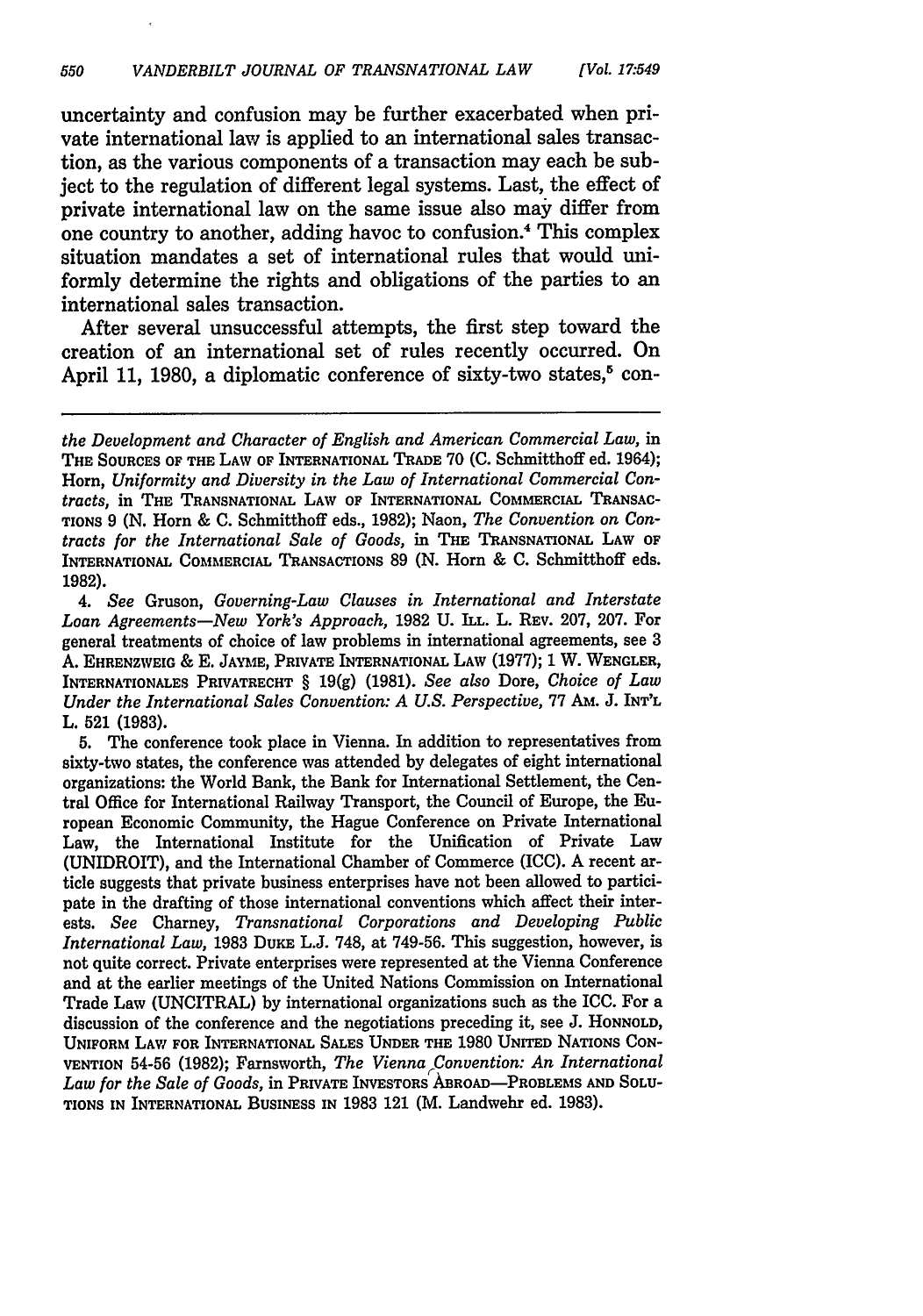vened under the auspices of the United Nations General Assembly, unanimously adopted the text of the United Nations Convention on Contracts for the International Sale of Goods.6 At the time of this writing, twenty-one states, including the United States,<sup>7</sup> have signed the 1980 Convention, and six states have submitted their ratifications or accessions. The Convention is currently pending in the United States Senate<sup>8</sup> while the legal community scrutinizes its potential effects on both United States commercial law and United States businesses."

Working from a draft released by UNCITRAL in 1978, U.N. Doc. A/33/17, *reprinted in* J. **HONNOLD,** *supra* note 5, at 511-30, the conference took only five weeks to agree on the Convention's final text after years of intensive preparation. **J. HONNOLD,** *supra* note 5, at 54. This agreement concluded a half-century of intensive effort to unify the law governing the international sale of goods, beginning in the early 1930s at the International Institute for the Unification of Private Law (UNIDROIT), and continuing both there and at The Hague following World War II. *Id.* at 49. These efforts were concluded in 1964 when a diplomatic conference at The Hague adopted two conventions: Convention Relating to a Uniform Law on the International Sale of Goods, July 1, 1964, 834 U.N.T.S. 107, *reprinted in* 13 AM. J. Comp. L. 453 (1964), *and in* J. **HONNOLD,** *supra* note 5, at 539-65; Convention Relating to a Uniform Law on the Formation of Contracts for the International Sale of Goods, July 1, 1964, 834 U.N.T.S. 169, *reprinted in* 13 AM. J. Comp. L. 472 (1964), *and in* J. **HONNOLD,** *supra* note 5, at 531-38. These conventions, based on civil law concepts, were ratified by most of the Western European countries. For the same reason they were accepted in Western Europe, these conventions were not widely accepted elsewhere in the world. The present Convention, which UNCITRAL initiated in 1968, will supersede the two Hague conventions approximately one year after it is ratified or acceded to by ten countries.

7. On September 21, 1983, the President submitted the present Convention to the Senate for approval. President's Message to the Senate Transmitting the United Nations Convention on Contracts for the International Sale of Goods, S. Treaty Doc. No. 9, 98th Cong., 1st Sess. iii (1983) [hereinafter cited as President's Message], *reprinted in* 19 **WEEKLY** COM. **PREs.** Doc. 1290.

**8.** The Senate held hearings on the Convention in April of this year. *International Sale of Goods & Hearings on Treaty Doc. 98-9 Before the Senate Comm. on Foreign Relations,* 98th Cong., 2d Sess. (1984).

*9. See* Winship, *New Rules for International Sales,* 68 A.B.A. J. 1230 (1982). *See also* Comment, *A New Uniform Law for the International Sale of Goods: Is It Compatible with American Interests?* 2 Nw. **J. INT'L** L. & Bus. 129 (1980); Speidel, Book Review, 5 Nw. J. **INT'L** L. & Bus. 432 (1983). Ratification of the Convention was recommended by the House of Delegates of the American Bar Association. *See* President's Message, *supra* note 7, at 1290. The Convention has

**<sup>6.</sup> U.N.** Doc. **A/CONF. 97/18,** Annex **I (1980)** [hereinafter cited as the Convention], *reprinted in* 11 Y.B. UNCITRAL **151** (1980), U.N. Doc. A/CN.9/Ser.A/ 1980, *in* 19 I.L.M. 671 (1980), *and in* J. **HONNOLD,** *supra* note 5, at 469-503.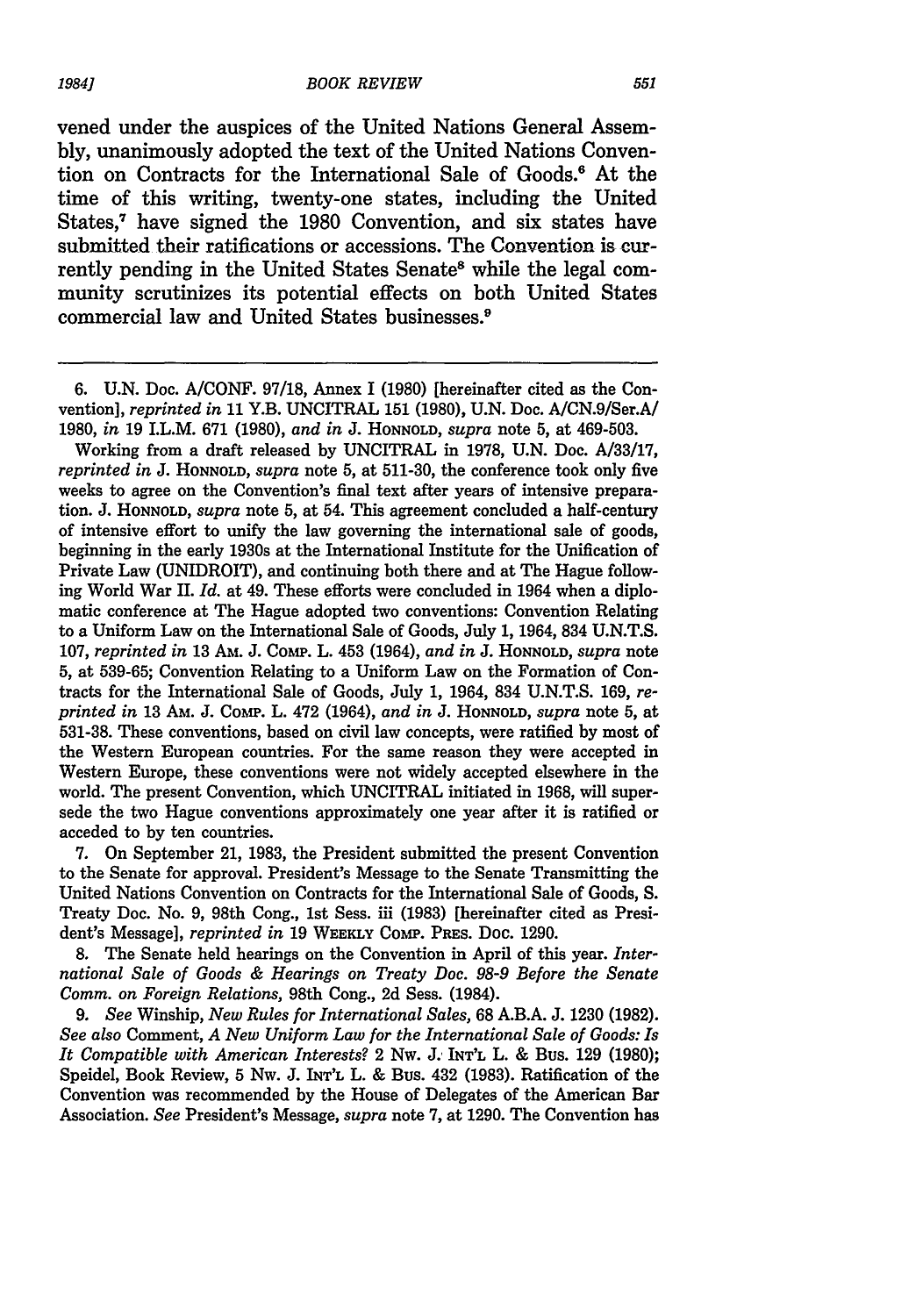An indispensable text for scrutinizing such international commercial transactions is Professor John Honnold's *Uniform Law for International Sales under the 1980 United Nations Convention.* This is an impressive work, written by an eminent scholar who has dedicated most of his life to the unification of international commercial law. In addition to being the Schnader Professor of Commercial Law at the University of Pennsylvania, and an acknowledged expert in United States commercial law, Professor Honnold has actively participated in the shaping of a legal regime for international business transactions.<sup>10</sup> Professor Honnold's book contains a wealth of information not available elsewhere. It is replete with references to the text of the Convention in its different stages of development; from the embryonic early working papers, to the draft of 1978, to the final text of 1980. It is really two books in one: a penetrating story about the emergence of the Convention, written by a perceptive participant; and a detailed, scholarly analysis of the Convention's function, purpose, and content.

The work expended in drafting the Convention was not wasted. The language of the Convention is very interesting because it replicates a more elegant drafting style than that traditionally used in modern legislative writing. In fact, the Convention looks deceptively simple and attractively systematic. The language is generally crisp, and the content is organized in a manner intended to produce much clearer results than those provided by the Uniform

not, however, received unanimous approval from the legal community. *See* Rosett, *Critical Reflections on the United Nations Convention on Contracts for the International Sale of Goods,* 45 OHIo **ST.** L.J. 265 (1984); Rosett, *The International Sales Convention: A Dissenting View,* 18 **INT'L** LAW. 445 (1984).

**<sup>10.</sup>** Professor Honnold participated in the drafting of the present Convention as well as the earlier Hague conventions of 1964. From 1969 through 1974 he was the Chief of the International Trade Branch of the United Nations and the Secretary of UNCITRAL. He was the United States delegate at the Hague conference that lead to the adoption of the 1964 conventions, a member of the UNCI-TRAL Working Groups that prepared the 1978 draft convention, and a delegate at the diplomatic conference that promulgated the 1980 Convention. He has written extensively on the law of international sales, and his knowledge of the subject is profound. For other recent Honnold writings, see Honnold, *The United Nations Commission on International Trade Law: Mission and Methods,* 27 AM. J. ComP. L. 201 (1979); Honnold, *The Draft Convention on Contracts for the International Sale of Goods: An Overview,* 27 **Am.** J. Comp. L. **<sup>223</sup> (1979).**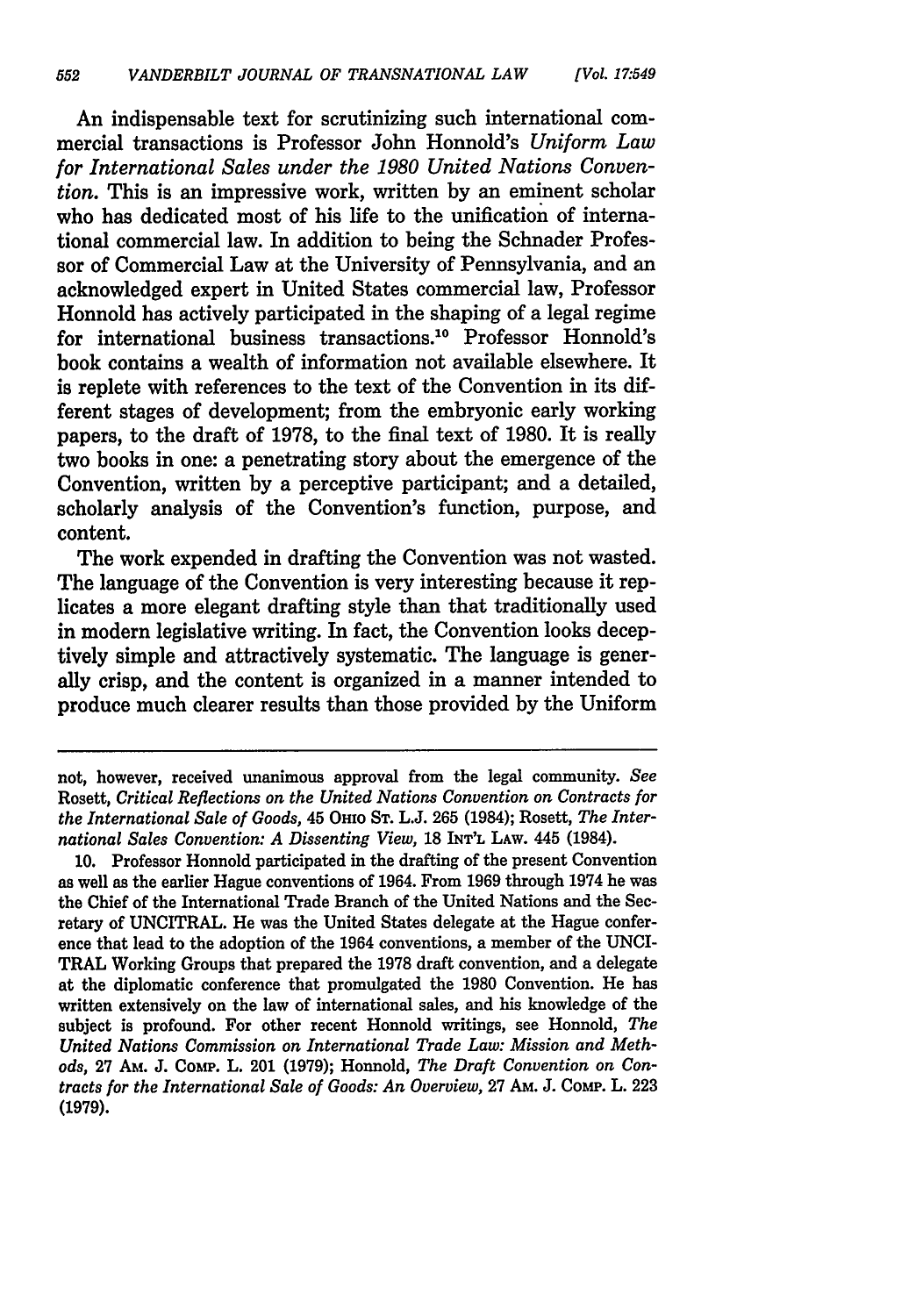#### Commercial Code (UCC).<sup>11</sup>

It is important to remember, however, that the scope of the Convention is much more limited than that of the UCC. Professor Honnold notes that the Convention applies only to international nonconsumer contracts for the sale of goods and excludes mixed contracts in which the delivery of goods is only incidental '2 Even within the strict scope of the commercial sale of goods, the Convention establishes rules only for the formation of contracts, the rights and obligations of buyers and sellers, their respective remedies, *force majeur*, and the assignment of risk.<sup>13</sup> The Convention leaves the resolution of such thorny questions as the validity or legality of a contract and the transfer of title to the domestic laws of the contracting parties.<sup>14</sup>

The Convention is divided into four parts, and consists of **101** articles. Part 115 contains basic rules on the applicability of the Convention, the interpretation of the Convention's provisions and provisions of contracts to which the Convention applies, and other general provisions. One of the most interesting sections of Professor Honnold's book is its discussion of article **8,** which deals with the interpretation of contracts. Article **8** is a fine example of the clever diplomacy employed during the drafting of the Convention that ensured its eventual adoption."6 The Convention represents a compromise between the subjective and objective theories of contract law **by** first referring to the intentions of the parties as the primary factor to be considered in a contractual interpretation, and then suggesting that a contract's meaning be determined by the "understanding that a reasonable person" in the same circumstances as the parties would have had.<sup>17</sup> Article **11,** an equally interesting provision, does away with the requirement of writing as a prerequisite to the formation of a contract

**16.** *See id.* at 136-43. For additional discussion of the debates surrounding the drafting of the Convention, see Eorsi, *Apropos the 1980 Vienna Convention on Contracts for the International Sale of Goods,* 31 Am. J. CohiP. L. 333 (1983).

17. The Convention, *supra* note 6, art. 8; *see* J. **HONNOLD,** *supra* note 5, at 152.

**<sup>11.</sup> U.C.C. (1978).**

**<sup>12.</sup> J. HONNOLD,** *supra* **note 5,** at **77-93;** the Convention, *supra* note **6, arts. 1-6.**

**<sup>13.</sup>** *See infra* notes **17-18** and accompanying text.

<sup>14.</sup> The Convention, *supra* note **6,** arts. 4-5.

**<sup>15.</sup>** Part I is comprised of articles **1-13.** *See* **J. HONNOLD,** *supra* note **5,** at **75- 157.**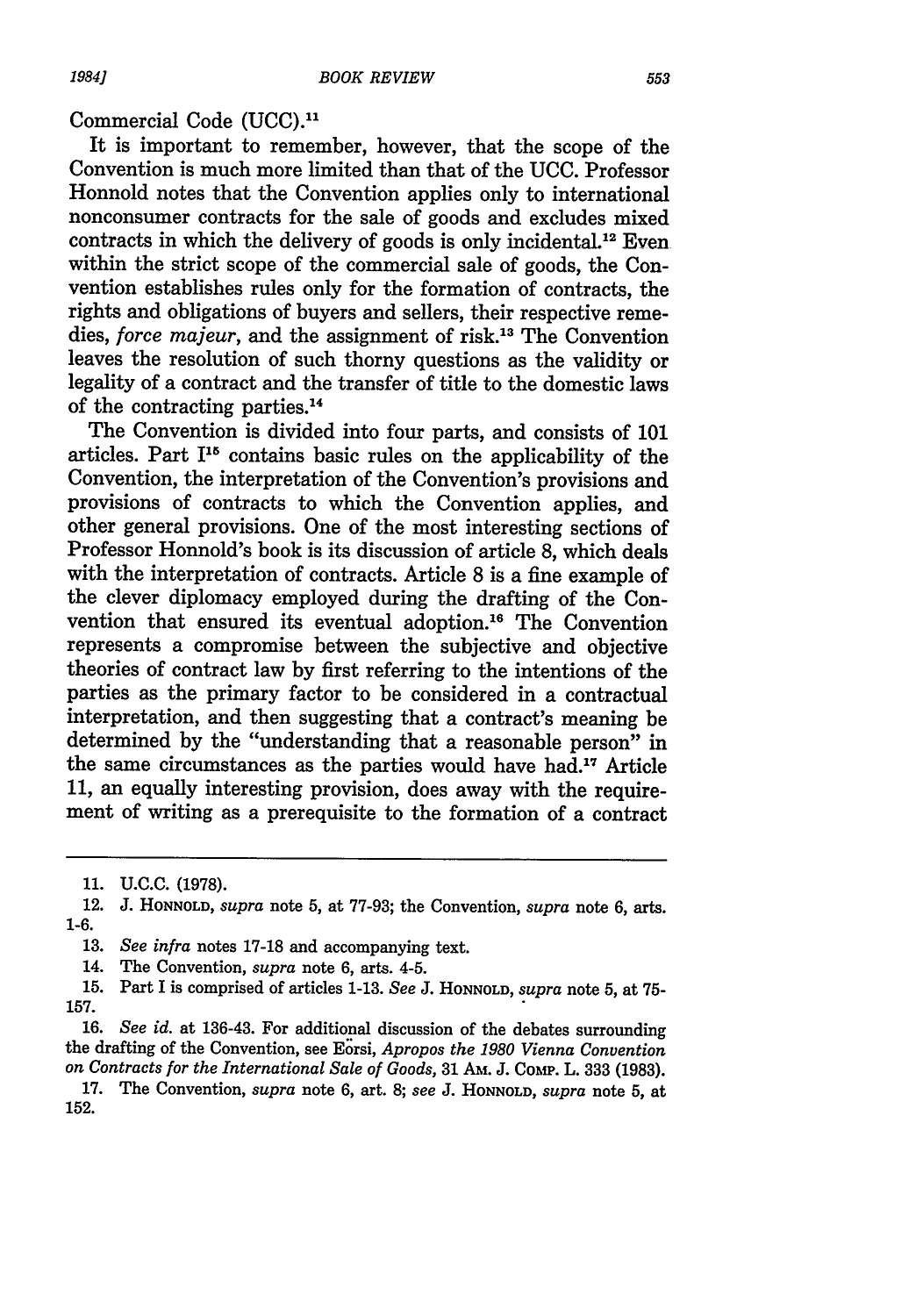unless a "contracting state" expressly preserves this requirement.18 Part II of the Convention is entitled "Formation of the Contract" and sets out the rules for offers and acceptances.<sup>19</sup> Part III consists of sixty-three separate articles dealing with contractual rights, obligations, remedies, assignment of risk, and other related issues.<sup>20</sup> Part IV is entitled "Final Provisions" and details the steps necessary to enforce the Convention and the procedures needed for contracting states to declare exceptions from the Convention's provisions.<sup>21</sup>

To ensure its ratification, the Convention's drafters made the scope of its applicability completely flexible. Ratifying states may accept any or all parts of the Convention.<sup>22</sup> Furthermore, parties to a contract are at liberty to apply, exclude, or vary any of the Convention's provisions.<sup>23</sup> One open question, which Professor Honnold addresses at length, is whether parties associated with countries that have not ratified or acceded to the Convention will be permitted to agree upon the use of the Convention as the body of rules governing their transaction.

Whether by design or accident, the Convention, in many instances, uses legal terminology different from the UCC. The term "fundamental breach" as defined in article 25, for example, has no direct counterpart in the UCC.<sup>25</sup> The phrase "impediment beyond **. . .** control" of a party is used in article 79 instead of the UCC's "occurrence of a contingency the non-occurrence of which was a basic assumption on which the contract was made."26 A buyer is required to "take delivery of the goods" in article 53 rather than "accept" those goods under the UCC.<sup>27</sup> The term "avoidance" is used throughout part III of the Convention in lieu

22. The Convention, *supra* note 6, arts. 92-96.

24. J. **HONNOLD,** *supra* note 5, at 107-12.

**25.** The closest the **U.C.C.** comes to this term is a reference in section **2-612:** "Whenever **...** default **...** *substantially impairs* the value **.....** U.C.C. § 2- 612 (1978) (emphasis added).

- **26.** *Id.* § 2-615(a).
- **27.** *See, e.g., id.* §§ 2-301, 2-507.

**<sup>18.</sup>** The Convention, *supra* **note** 6, art. 11; *see* J. **HONNOLD,** *supra* note 5, at 152. The requirement can be preserved by means of a declaration in accordance with the method set out in article **96.** *Id.* at 154.

<sup>19.</sup> Part II is comprised of articles 14-24. *Id.* at 159-207.

<sup>20.</sup> Part III is comprised of articles 25-88. *Id.* at 209-463.

<sup>21.</sup> Part IV is comprised of articles 89-101. *Id.* **at** 465-67.

<sup>23.</sup> *Id.,* art. 6.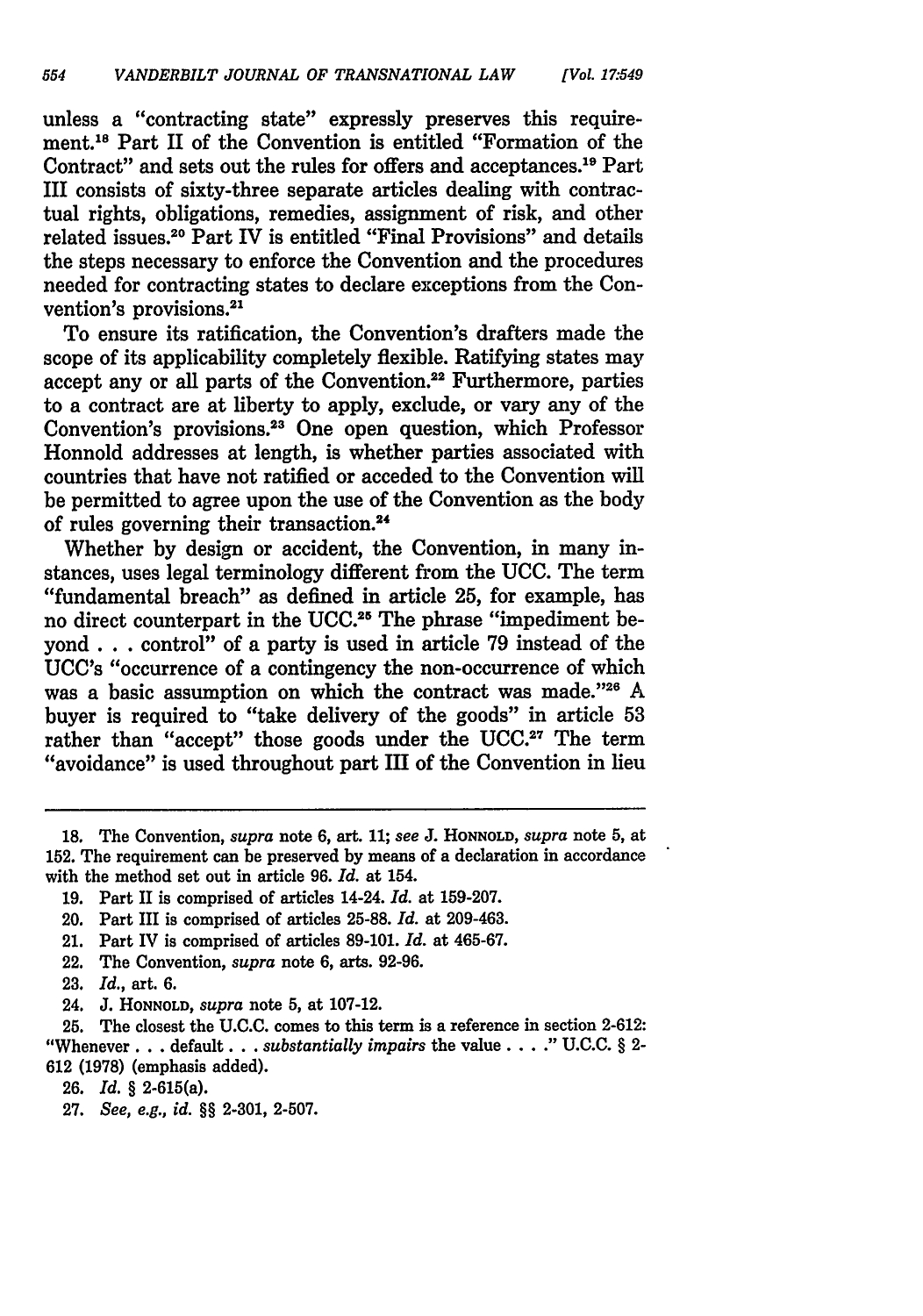of the UCC's indiscriminate use of the terms "rejection," "revocation," "cancellation," and "termination."<sup>28</sup> The phrase "reject the goods" in article **86** of the Convention obviously has a different contractual meaning from the term "reject" as it is used in the UCC. 29 These differences in terminology may render much of the United States case law on UCC interpretation inapplicable to contracts governed **by** the terms of the Convention. Professor Honnold posits that this inapplicability is probably wise.<sup>30</sup>

The purpose of the Convention is to create an internationally uniform sale of goods law, identical in all of the ratifying countries, rather than many dissimilar bodies of law pretending to be international because they owe their origin to an international convention. Most of its provisions are self-executing, which means that they can be used in international transactions without the aid of any domestic laws. **Of** course, international uniformity will depend on similar interpretations of such provisions throughout the world. When the Convention comes into force, its interpretation **by** the domestic courts of the various ratifying countries **will** be intellectually exciting. Because most of the Convention's provisions are expressed in a general language intended to create broad standards rather than specific rules requiring narrow application, these general legal standards will undoubtedly require individual judicial interpretations **by** domestic courts of the ratifying countries. The ultimate question is whether these interpretations of the Convention will be uniform. Works the caliber of Professor Honnold's book may be very influential with the courts expected to interpret and apply the Convention.<sup>31</sup>

The greatest value of Professor Honnold's book is that it adds flesh to the bare bones of the Convention. Consisting largely of an article-by-article commentary, it is organized and written in the style of European law books.32 The commentary is preceded **by** an

32. Perhaps the closest equivalents to European style law books in the United States are the tax and legislative looseleaf services. If the Convention becomes effective in the United States, it is easy to envisage the transformation

**<sup>28.</sup>** *Id.* §§ **2-601, 2-608, 2-612, 2-616, 2-703, 2-711.**

**<sup>29.</sup>** *Compare* the Convention, *supra* note **6,** art. **86,** *with* **U.C.C.** § **2-601.**

**<sup>30.</sup>** *See* **J. HONNOLD,** *supra* note **5,** at **60.**

**<sup>31.</sup>** For a discussion of the difficulties encountered in the interpretation of a convention in another litigation-prone field of international commerce, see Simmonds, *The Interpretation of the Hamburg Convention: A Note on Article 3,* in **THE HAMBURG RULES ON THE CARRIAGE OF** GOODS **BY SEA** 117 (S. Mankabady ed. 1978).